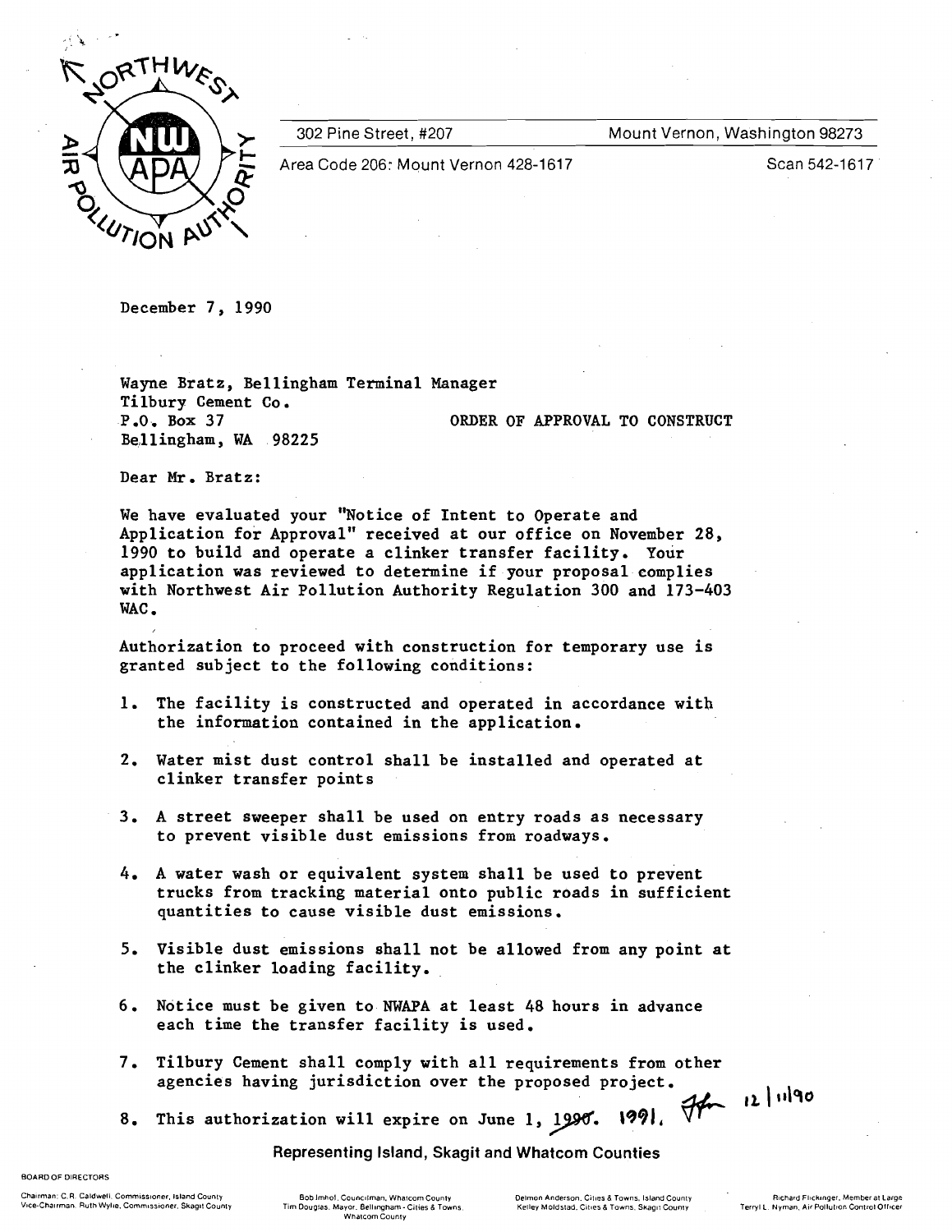**Wayne Bratz Tilbury Cement December 7, 1990 Page 2** 

**Please call me if you have any questions about the above requirements. I have enclosed a billing for \$250 filing and review fee as per Section 324.** 

**Sincerely,** 

 $\epsilon_{\rm{max}}$ 

Fruge P. Jugman

Terry<sup>Y</sup> L. Nyman **Air Pollution Control Officer**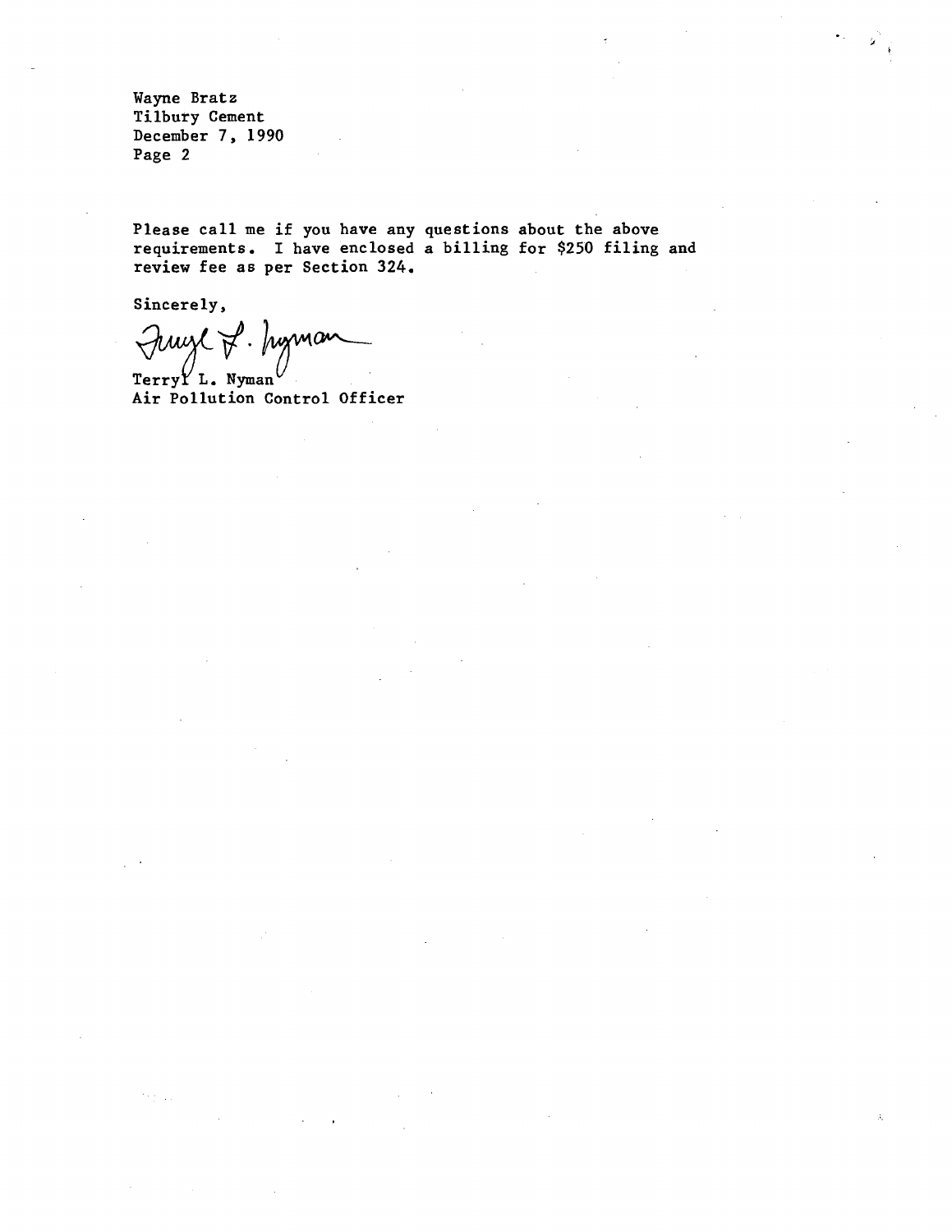

Mount Vernon, WA 98273-3852 AUTHORITY Tel: 206-428-161 7 1 **Fax:** 206-428- 1620

**Representing Island, Skagit and Whatcorn Counties** 

April **25, 1996** 

Wayne Bratz Tilbury Cement 741 Marine Drive Belliigham, WA **98225** 

#### ORDER OF APPROVAL TO CONSTRUCT NO. **587**

Dear Mr.Bratz:

On April **1, 1996** you submitted a "Notice of Construction and Application for Approval" to construct and operate a new **200,000** ton per year air separator at your facility at **741**  Marine Drive **in** BeHingharn Washington. The separator will be located at the exit of the existing finish mill.

The information was reviewed to determine that all known, available, and reasonable air pollution control measures would be employed. The project was reviewed subject to Northwest Air Pollution Authority (NWAPA) regulation Section **302** and Washington Administrative Code (WAC) **173-400-1 10.** A State Environmental Policy Act (SEPA) Determination of Non-Significance was issued by the Northwest Air Pollution Authority on April **25, 1996.** 

You are hereby authorized to construct and operate the air separator subject to the following conditions:

- **1.** The project shall be constructed and operated in accordance with the information submitted in the Notice of Construction and Application for Approval.
- 2. The air separator and fabric filter shall be subject to the applicable parts of Title **40**  Code of Federal Regulations (CFR) **60** Subpart 000--Standards of Performance for Nonmetallic Mineral Processing Plants of as of November **27, 1995.**
- **3.** Maximum opacity fiom the new equipment shall not exceed ten percent as measured by State of Washington Department of Ecology Source Test Method **9B** for more than **six** minutes.

4. Total particulate emissions from the fabric filter shall not exceed 0.02 gr/acf.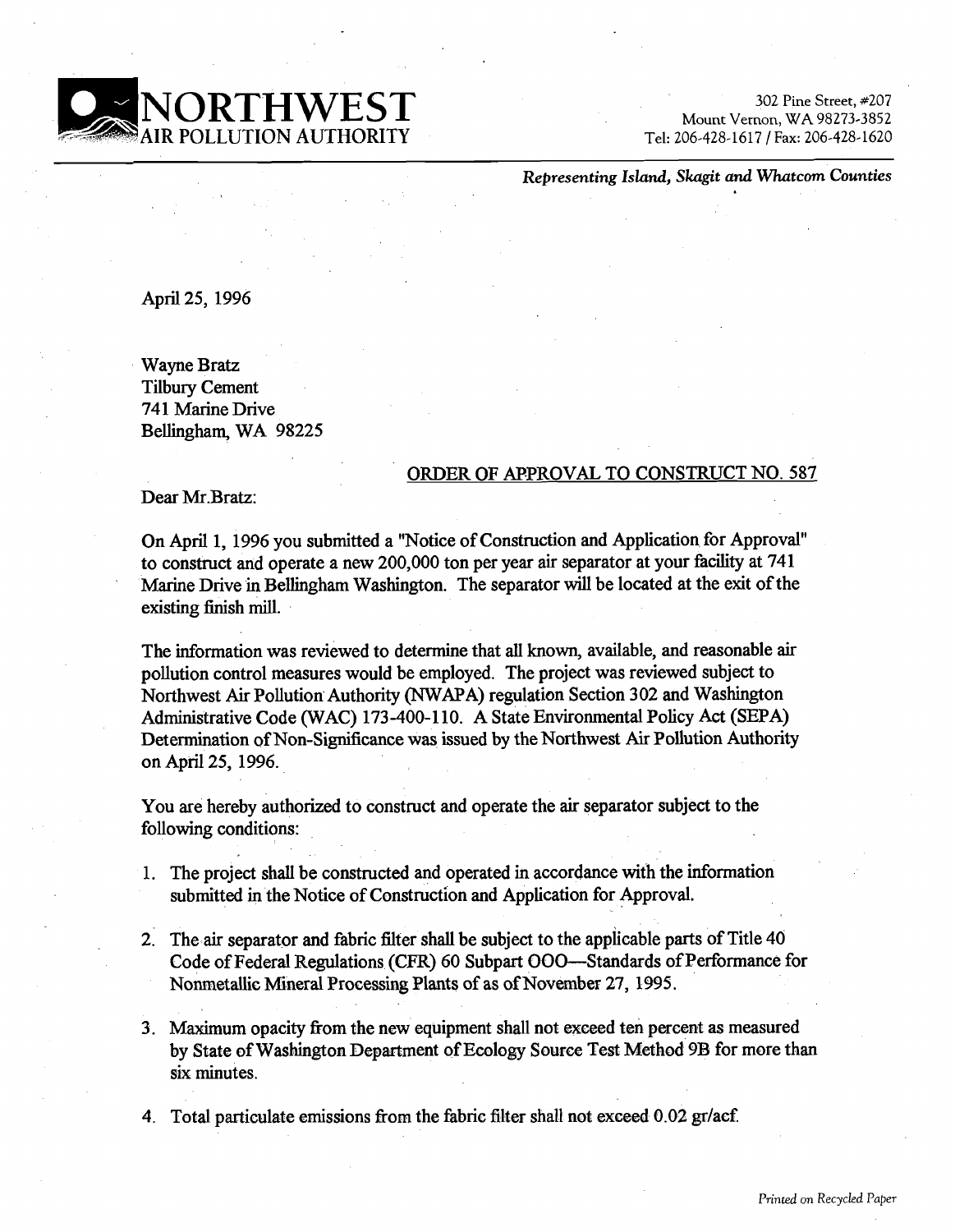## W. **Bratz**  April 25, 1996 Page 2

- 5. **All air** pollution control devices shall be maintained and operated in accordance with operation and maintenace manuals that are kept on site and made available to NWAPA personnel upon request.
- **6.** The finish **mill** shall not be operated unless it is vented to the **air** separator and fabric filter equipment which is in full use.
- **7.** A mechanical gauge shall be installed and maintained to indicate the static pressure differential across the fabric filters at all times.
- **8.** Dust collected by the fabric filter shall be discharged only into closed containers.
- 9. Notify the NWAPA in writing when the installation is complete and provide the expected date that the equipment will begin operation.

An on-site inspection may be required prior to issuance of a Certificate of Approval to Operate. Final approval to operate shall be conditioned upon the facility meeting the requirements described above and conditions set forth in the application and the applicable **air** pollution control regulations.

Please contact Valerie Lagen at **(360) 428-1617** extension **207 if** you have any questions about the approval of this project. A statement is enclosed for the Plan Examination Fee in the amount of **\$1000.00.** 

Sincerely, erryl L. Nyrnan Air Pollution Control Office

Reviewed by: V.H. Lagen, P.E.

Enclosure

NOC587,DOC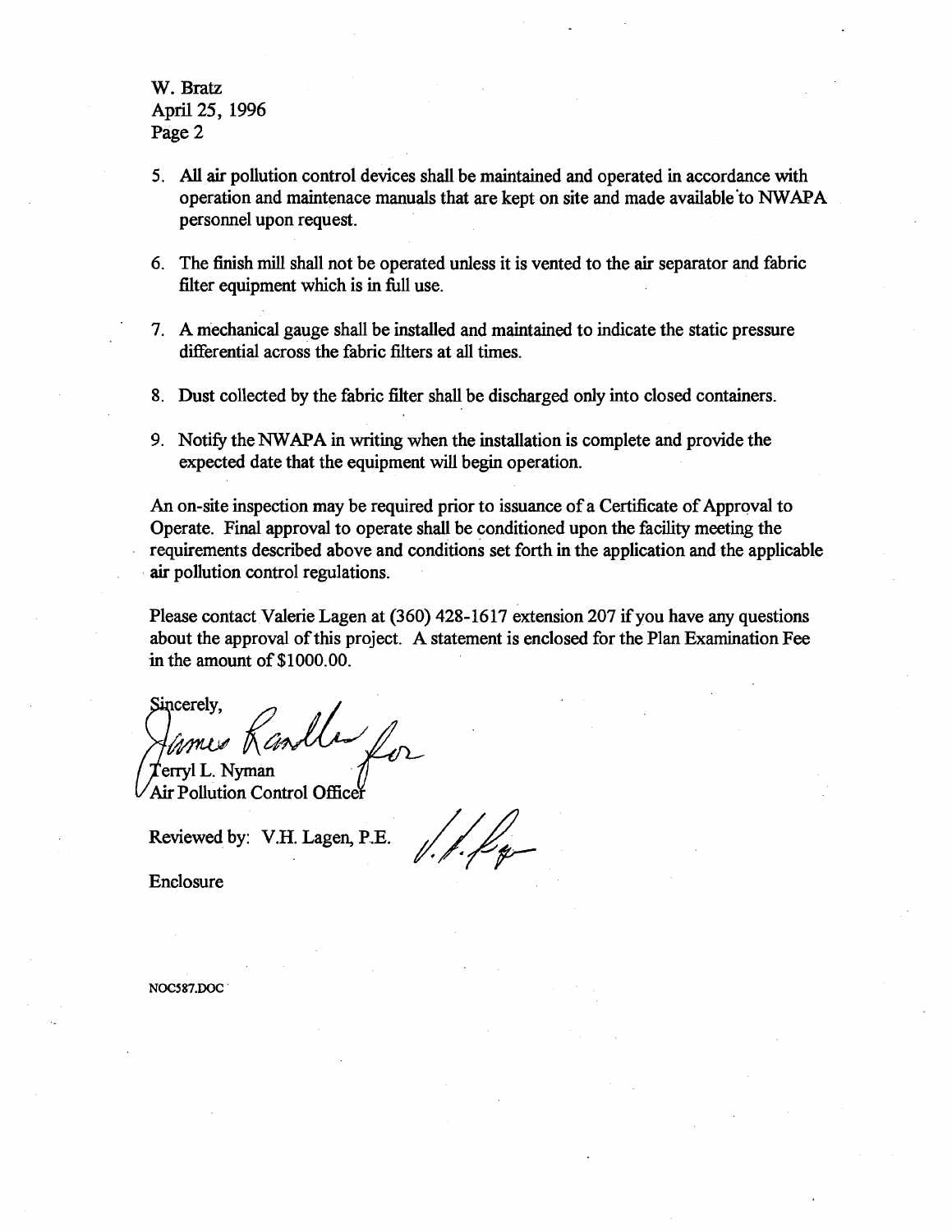



1600 South Second Street<br>Mount Vernon, WA 98273-5202<br>~~ 360.428.1617 (n. 360.428.1620) www.nwcleanair.org

 $\frac{1}{2}$  and 360.428.1617 362.1813.161 7 Original Issuance: December 12, 2005

Revisions: none

## **Northwest Clean Air Agency (NWCAA) hereby issues Order of Approval to Construct (OAC) #931**

**Project Summary:** Two dust collectors that are in a state of disrepair are being replaced with new BHA, 2,900 cfm, single cell, pulse-jet, fabric filtration dust collectors. Dust Collector ID#0001 will be used to control particulate emissions when unloading flyash from railcars. Dust collector ID#0002 will control particulate emissions when loading trucks with flyash or cement from a new buff tank.

A A N

T

 $\mathbf{p}$  Wayne Bratz, Plant Manager<br> $\mathbf{p}$  Lehigh Northwest Cement Co **P**<br> **L**<br>
P.O. Box 37<br> **E** Bellingham, WA 98227<br> **C**  **0 w** Lehigh Northwest Cement Company

**N**  P.O. Box 37

**E R**  Bellingham, WA 98227

# **FACILITY LOCATION:**

741 Marine Drive, Bellinqham, Washinqton

NWCAA Reqistration Number: 007-EM02-W

**Best Available Control Technology (BACT)** for the particulate matter associated with cement and flyash handling are dust collectors using fabric filtration achieving 99.99% control efficiency as demonstrated by the manufacturer's guarantee.

#### **As authorized by Northwest Clean Air Agency Regulation Section 300, this order is issued for operation of dust collectors #0001 and #0002 subject to the following restrictions and conditions:**

- 1. Particulate emissions generated during the unloading of flyash from railcars and when loading trucks from the buff tank shall be controlled by dust collectors #0001 and #0002, respectively.
- 2. Visible emissions;
	- a. From the dust collector stacks shall not exceed five-percent (5%) opacity for more than three minutes in any consecutive sixty-minute period as determined by Washington State Department of Ecology Method 9A.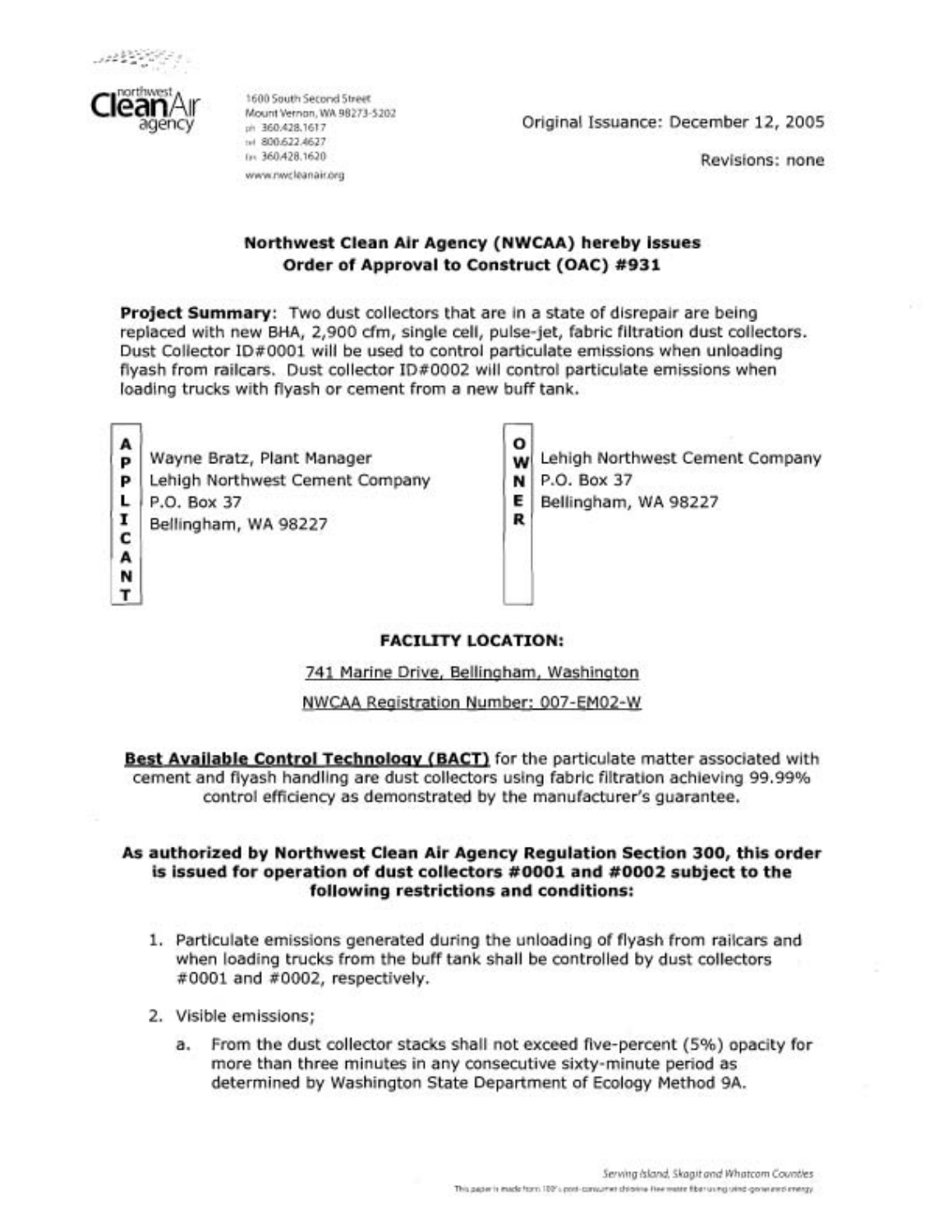Lehigh Cement - Dust Collector Replacements OAC #931 issued December 12, 2005 Page 2 of 3

- b. There shall be no visible fugitive emissions from the dust collectors or the processes controlled by the dust collectors, except during maintenance activities. During maintenance activities, all reasonable precautions shall be taken to prevent the release of fugitive particulate matter.
- c. Weekly qualitative observations of the dust collectors shall be conducted to assure that there are no visible emissions from the dust collector stacks or any fugitive emissions from the processes served by the dust collectors.
- d. All visual observations taken to comply with this condition shall be recorded in a written log that includes the results of the observation, the emission unit observed, the time and date of the observation, and the name of the person taking the observation.
- e. There is no requirement to take visual emission observations on a dust collector that does not operate during a particular calendar week.
- 3. Differential pressure drop across the dust collector;
	- a. A differential pressure gauge shall be installed on each dust collector that continuously measures the differential pressure drop across the collector's fabric filtration system.
	- b. An acceptable differential pressure drop range shall be established for each dust collector that is based on the manufacturer's recommendations and/or good engineering judgment, and posted next to the gauge.
	- c. Weekly readings of the differential pressure drop readings shall be taken on each dust collector to assure it is operating within the acceptable range.
	- d. All readings taken to comply with this condition shall be recorded in a written log that includes the differential pressure drop reading, the dust collector it was taken on, the time and date of the reading, and the name of the person taking the reading.
	- e. There is no requirement to take differential pressure drop readings on a dust collector that does not operate during a particular calendar week.
- 4. Excess Emissions;
	- a. If, at any time, the differential pressure drop of a dust collector is found to be outside the acceptable range established under condition 3, or there are visual emissions observed, the affected emission unit shall be immediately shut down until the problem has been identified and corrected.
	- b. A written log shall be made for of any excess emissions event identified by this condition. This log shall describe the event, the date and time it occurred, and the name of the person taking the corrective action.
- 5. A written operation and maintenance (O/M) manual for the dust collectors shall be developed and kept up-to-date. The O/M manual shall be consistent with the manufacture's recommendations and shall include a record of the acceptable pressure drop across the fabric filtration system established pursuant to condition 3.

in a s